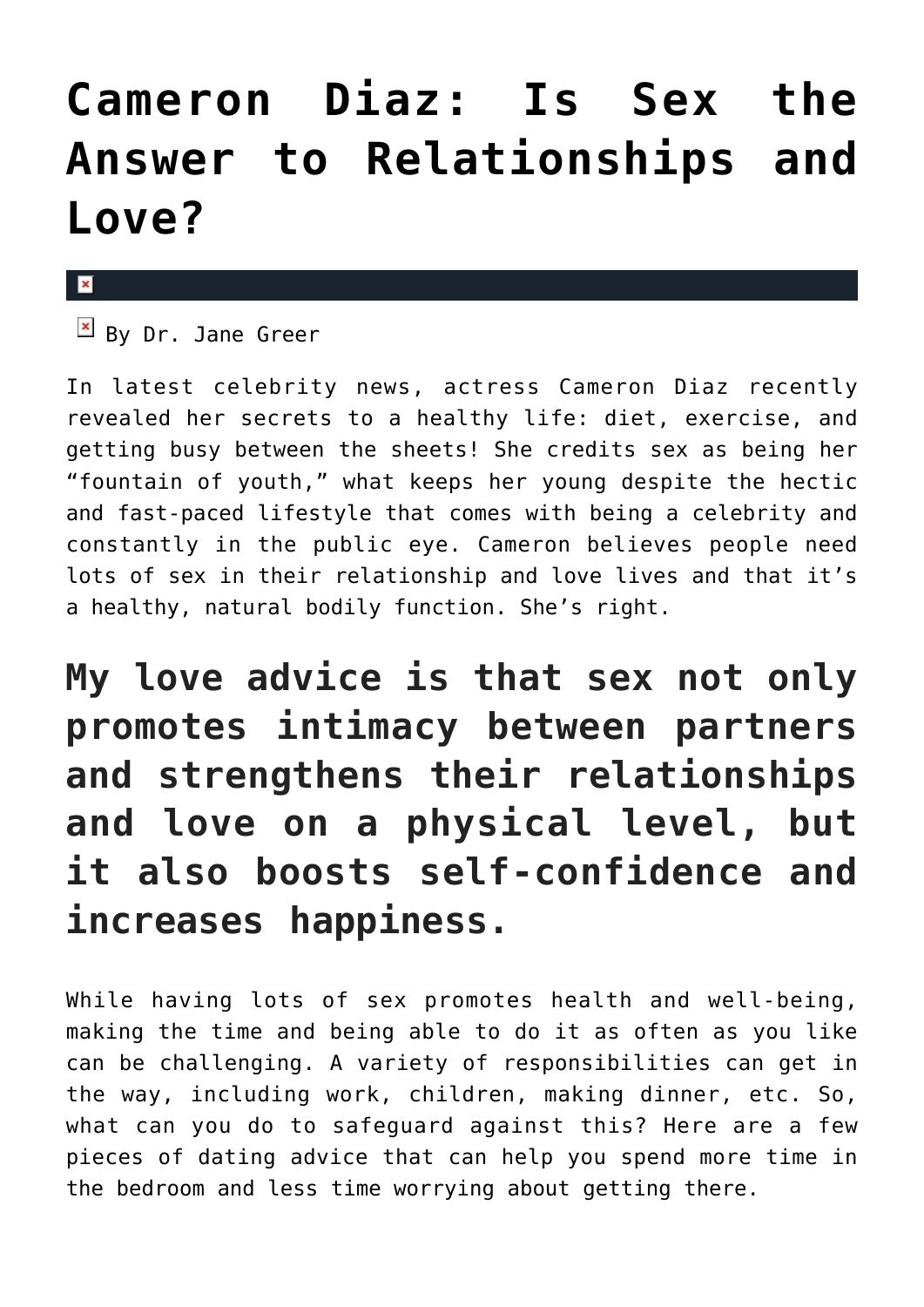#### **Consider scheduling spontaneity.**

While it seems paradoxical to plan it, more often than not that spontaneity we all crave happens at the beginning of a relationship when you are falling in love and all you want to do is fall into bed, letting everything else fall by the wayside. But that moment in time can't last forever when there are so many things you need to deal with. That is the tricky part of sex; while it can alleviate stress, making it happen and not letting the stress of everything else on your plate get in the way can be difficult. Still, everyone wants that feeling of being swept away and leaving everything else behind. Considering what stands in the way of that, the reality is that it may not happen unless you plan it. We plan vacations, parties, dinners out – so many activities that we enjoy. Why not plan to be sexually spontaneous with your partner? If you decide that you will spend an hour together on Saturday afternoon, or on Tuesday morning right after you drop the kids off at school, then you can make sure all the things you absolutely have to do are done, and you can allow yourself to not think about them for that hour or so you've set aside. It also gives you an opportunity to look forward to being with your lover in the same way you looked forward to it when you were first establishing your relationship and love. Think of it as mental foreplay. And once you reach your planned date, don't worry about anything else – those dishes can wait!

## **Related Link:** [Cameron Diaz and Benji Madden Visit Her Parents](http://cupidspulse.com/77282/cameron-diaz-benji-madden-visit-parents/) [in Florida](http://cupidspulse.com/77282/cameron-diaz-benji-madden-visit-parents/)

### **Say "Yes" and take a rain check.**

But what happens when you really can't find the time? In that case, instead of saying "no," say "yes" and take a rain check. It is so rare that two people want the exact same thing at the exact same time. Maybe you are hoping for a big pizza dinner, but your wife had a huge business lunch and just wants a salad tonight. When that happens, you probably compromise – maybe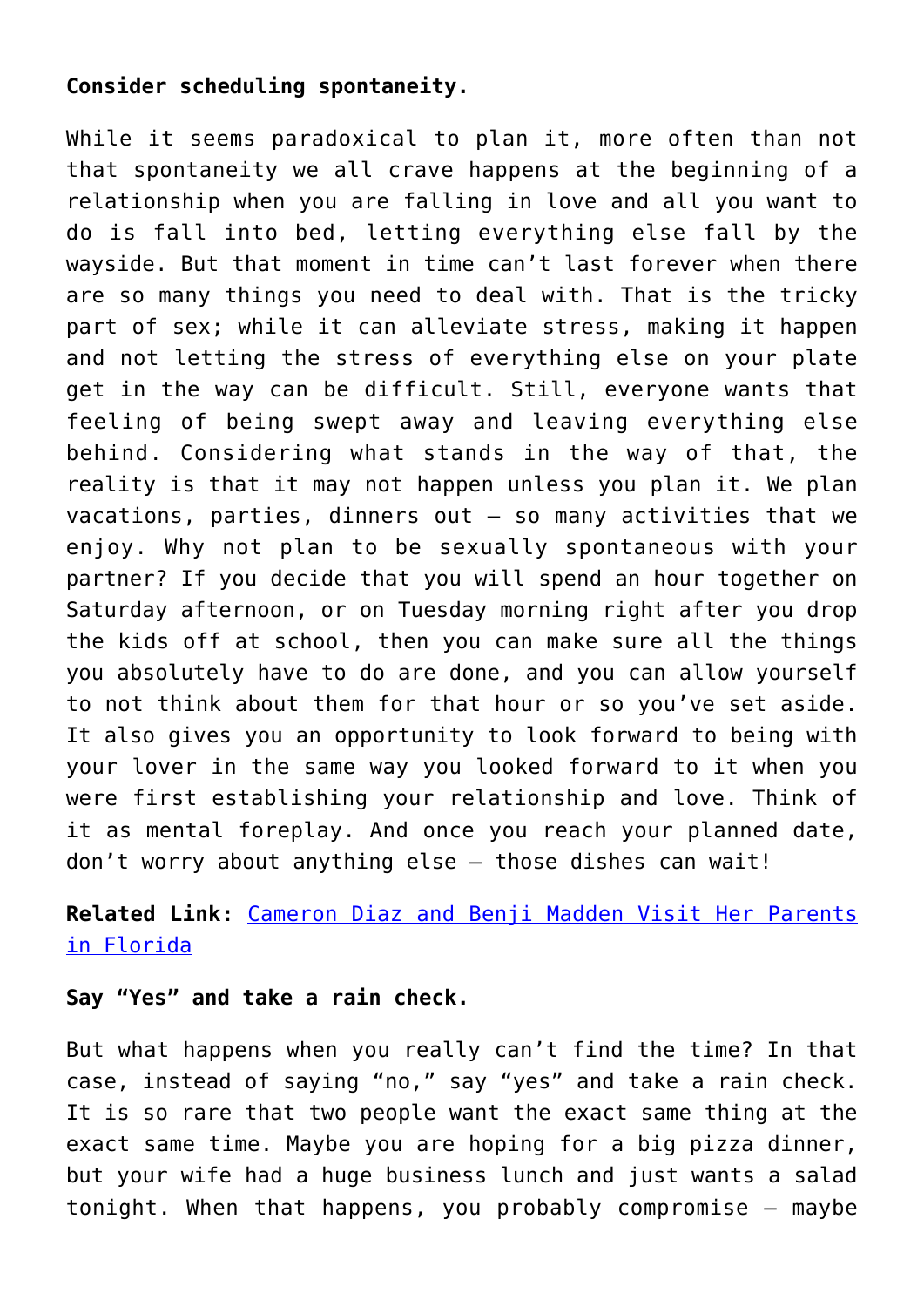you'll have a salad tonight and plan for the pizza over the weekend. It's the same thing with sex – presumably you both want it at some point, but maybe not at the exact same time, or maybe one of you wants to do it more often than the other. Many times people just say "no" and leave it at that. But instead of saying you're not in the mood, and leaving your partner to feel undesirable, or to wonder if it is something they've done, say "yes," but not tonight. How about tomorrow? Or, maybe you can compromise, do a little something tonight and more over the weekend when you are both relaxed. Sex doesn't have to be the whole thing all the time.

# **Related Link:** [Benji Madden Sends Celebrity Love Cameron Diaz a](http://cupidspulse.com/88291/benji-madden-sends-celebrity-love-cameron-diaz-cute-message/) [Cute 'Miss You' Message](http://cupidspulse.com/88291/benji-madden-sends-celebrity-love-cameron-diaz-cute-message/)

#### **Embrace the moment.**

Finally, do your best to embrace the moment! How often has your partner come up behind you and given you a hug that makes you think: sex now, really? You know you haven't showered yet, or closed all the windows for the night, or responded to all those emails just waiting there for you. So you push off the advances, thinking you can get back to that later, after everything else is done. The problem is, not only is that moment of excitement long gone by the time you return to it, but your partner might feel unwanted and rejected in the meantime. Whatever you are doing to take care of things so you can relax better can be a put off to the other person. If you are at a party and your favorite song comes on, you wouldn't finish eating, carefully fold your napkin, take another drink, and risk getting out onto the dance floor with only the last notes of that song left. No, you'd jump up, grab your partner's hand, enjoy dancing to the song, and get back to everything else after. Sometimes life gets in the way of the moment, and in letting that happen you let the passion evaporate. The next time your partner gives you that romantic snuggle, go with the flow. Try to see if your sex doesn't sizzle a little more because you stepped into the passion